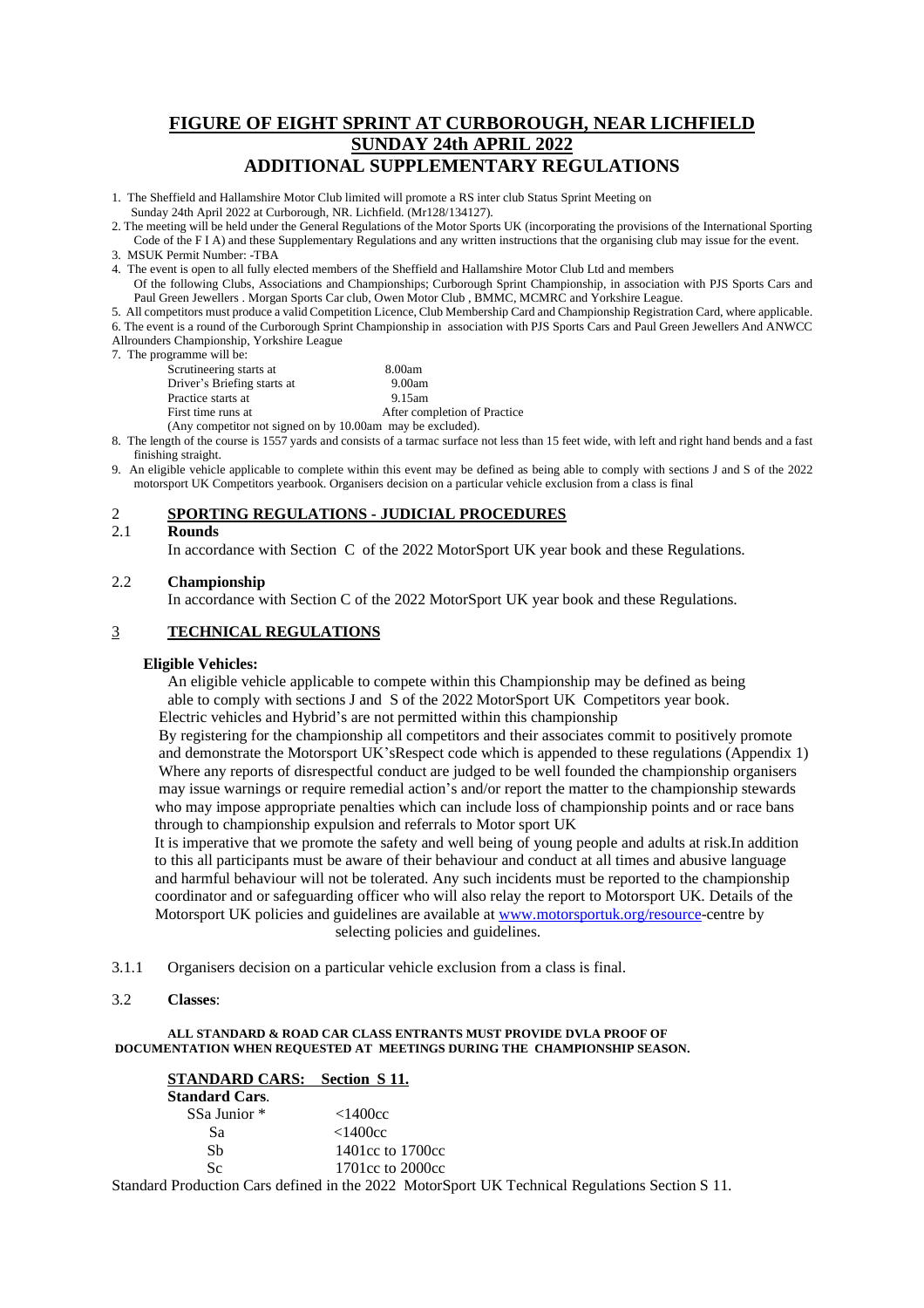and to the accompanying Standard Car regulations, with the following amendments. Cars must be driven to the event unless by prior agreement with the organising committee. Note: 11.1.1 states a production run of 5000 per annum, therefore, Kit cars, performance enhanced Limited edition production cars, low volume road cars, special imports, space framed and non-ferrous Chassis construction cars are not permitted in these classes and these will be placed in other classes as appropriate. Also note, 2 wheel drive cars ONLY are permitted in these classes.Sa\* Junior class entrants to MSUK 2022 regs, S7.1.9 and S10.2.9 for new drivers aged 14 to 16 up to the end of the year of their 16th birthday. These competitors will run before any other Sa competitors

**ROAD CARS: Under** Section S12, But with no modifications as per S11 .

Sd 2001cc and over

Cars running in class Sd are defined as Standard Production Cars which Must be driven to the events unless by prior agreement with the organising committee. NOTE: As Class Sd is under S12, correct flame resistant overalls are mandatory.

- 3.2.1 No modification are allowed which are likely to improve the performance and handling of the vehicle.
- 3.2.2 In the interests of safety the front seats may be replaced by fully trimmed competition versions. No other modifications except the fitting of a roll cage and competition seat belt harness, are allowed in class Sd.
- 3.2.3 Standard Wheel width and Diameter must be used, and Tyres must be defined in the 2022 MotorSport UK Technical Regulations, List 1A.
- 3.2.4 Kit cars, performance enhanced limited edition production cars, low volume road cars, special imports, space framed and non-ferrous chassis construction cars, and any 4X4 vehicles are not permitted in class S, and these will be placed in other classes as appropriate.

**ROAD CARS: Section S12. SALOONS & SPORTS CARS** (excluding Kit, Replica, Space framed and Non-Ferrous chassis construction Cars).

| 1 | 1a | <1400cc        |
|---|----|----------------|
|   | 1b | 1401 to 2000cc |
|   | 1c | 2001 and over  |

In class 1, Tyres must conform to List 1A of the MotorSport UK Technical Regulations 2022

#### **ROAD CARS, SPECIALIST PRODUCTION, KIT, REPLICA, and SPACE FRAMED CARS.**

- 2 2a <1700cc
	- 2b 1701cc and over

In classes 2a and 2b only: tyres must conform to list 1A or 1B of the MotorSport UK Technical Regulations 2022 and be of Radial type construction.

Cars running in the Road classes must conform to the regulations for Road Car Series Production Cars defined in the 2022 MotorSport UK Technical Regulations section S11, with the following amendments:

- 3.2.5 Internal engine, & gear ratio modifications are free.
- 3.2.6 Carbon Brakes are not permitted. Manufacturers fitment A.B.S systems may be removed. Suspension pickup points & damper location must remain std, anti roll bars may be uprated.
- 3.2.7 The bonnet and boot lid may be replaced by versions in other materials but all other bodywork must be of the original material. Wheel arch extensions are permitted, but the original wheel arch may not be modified.
- 3.2.8 In Class 2a, and 2b the air intake filter may protrude beyond the silhouette of the car.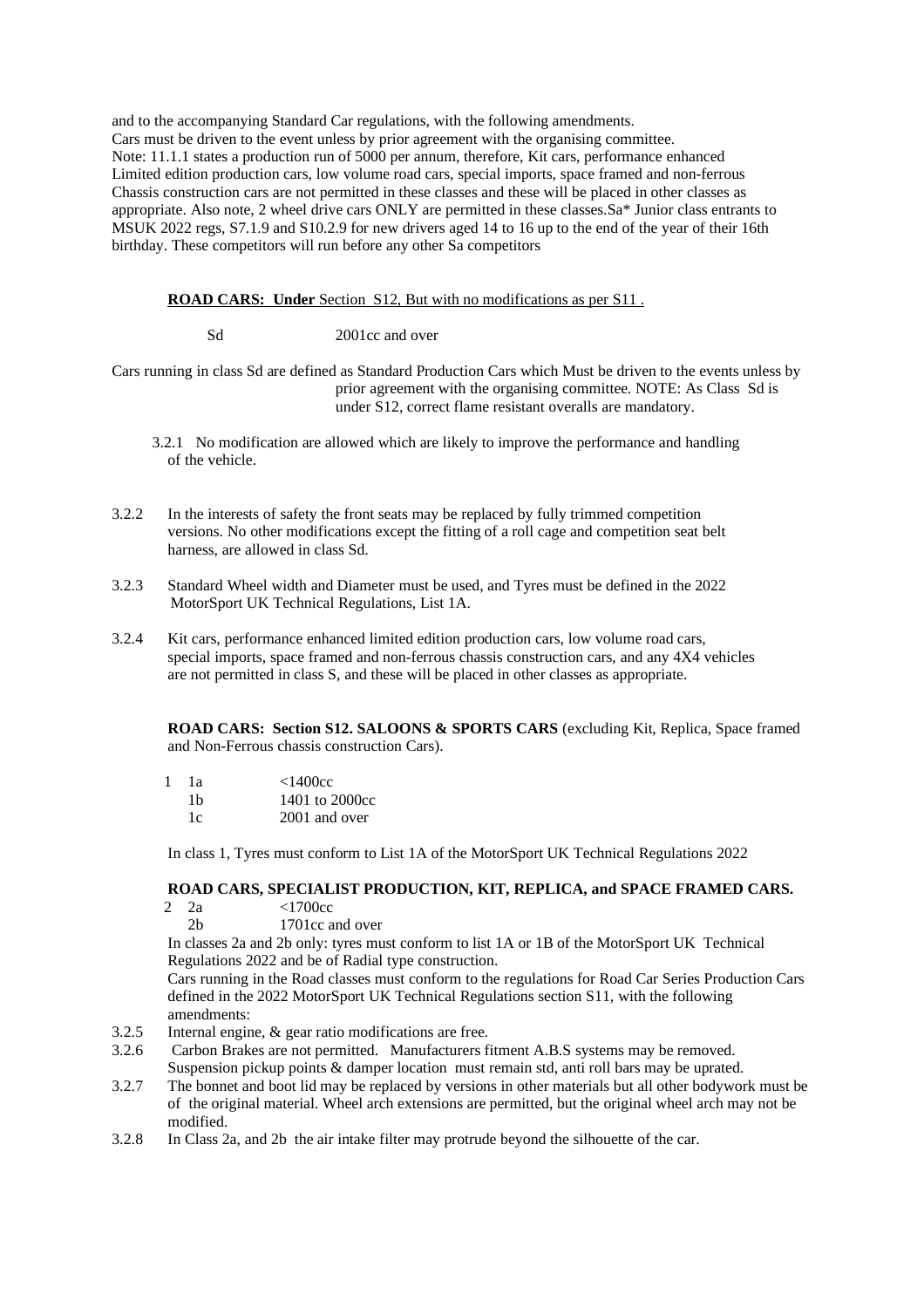In the event of an unresolved eligibility problem the driver of a car may be asked to produce a manufacturer's catalogue within four weeks of the event to substantiate any query and allow championship points to stand.

3.2.9 Exhaust systems must be fitted with catalytic converters if the vehicle requires one to be able to obtain an MOT for it's year of production.

# **ROAD CARS: LOTUS CARS, VAUXHALL VX220 and OPEL SPEEDSTERS**.

Engine types fitted as original equipment by the vehicle manufacturer.

Cars running in this class must be based on a series production car , taxed, MOT'd (if applicable ) insured . Modifications are permitted to enhance the performance but the cars must remain in road legal form at all times. They must be silenced to a max. noise level of 105Dba when measured at 0.5 metre from the tail pipe at  $45^0$  angle at  $2/3$  max revs. The tyres must conform to list 1A or 1B of the MotorSport UK Technical Regulations 2022. In the event of an unresolved eligibility problem the driver of the car may be asked to produce a manufacturers catalogue within four weeks of the event in question to substantiate any queried specification.

#### ALL CARS RUNNING IN THE ABOVE CLASSES MUST REMAIN IN ROAD LEGAL FORM AT ALL TIMES.

The following classes will be run to MotorSport UK Regulations except where otherwise specified.

# **RALLY CARS (Sports Libre):** Section (S)10, (S)14.1(A) and (R46).

| R2 | 2 Wheel Drive Cars |
|----|--------------------|
| R4 | 4 Wheel Drive Cars |

All Cars in Class R **must comply** with 2022 MotorSport UK yearbook Technical Regulations (R) 46 for Rally Cars.

# **MODIFIED CARS Series Production:** Section S13

**Modified Series Production Cars** (excluding Kit , Replica and space framed, and also Non Ferrous chassis construction Cars).

| $3. \ \ 3a$ | <1400cc        |
|-------------|----------------|
| 3h          | 1401 to 2000cc |
| 3c          | 2001 and over  |

#### **Modified Specialist Production , Kit, Replica and Space framed Cars**

| 4. | 4a | <1800cc     |
|----|----|-------------|
|    | 4h | over 1800cc |

#### **SPORTS LIBRE CARS:** Section S14

6. 6a Sports Libre cars upto 1700cc 6b Sports Libre cars over 1700cc .

# **RACING CARS:** Section S15

| 7a | <600cc                                     |
|----|--------------------------------------------|
| 7h | $601$ to $1100cc$                          |
| 7c | Formula Ford 1600 Kent Engined Racing Cars |
| 7d | 1101 to $1600cc$                           |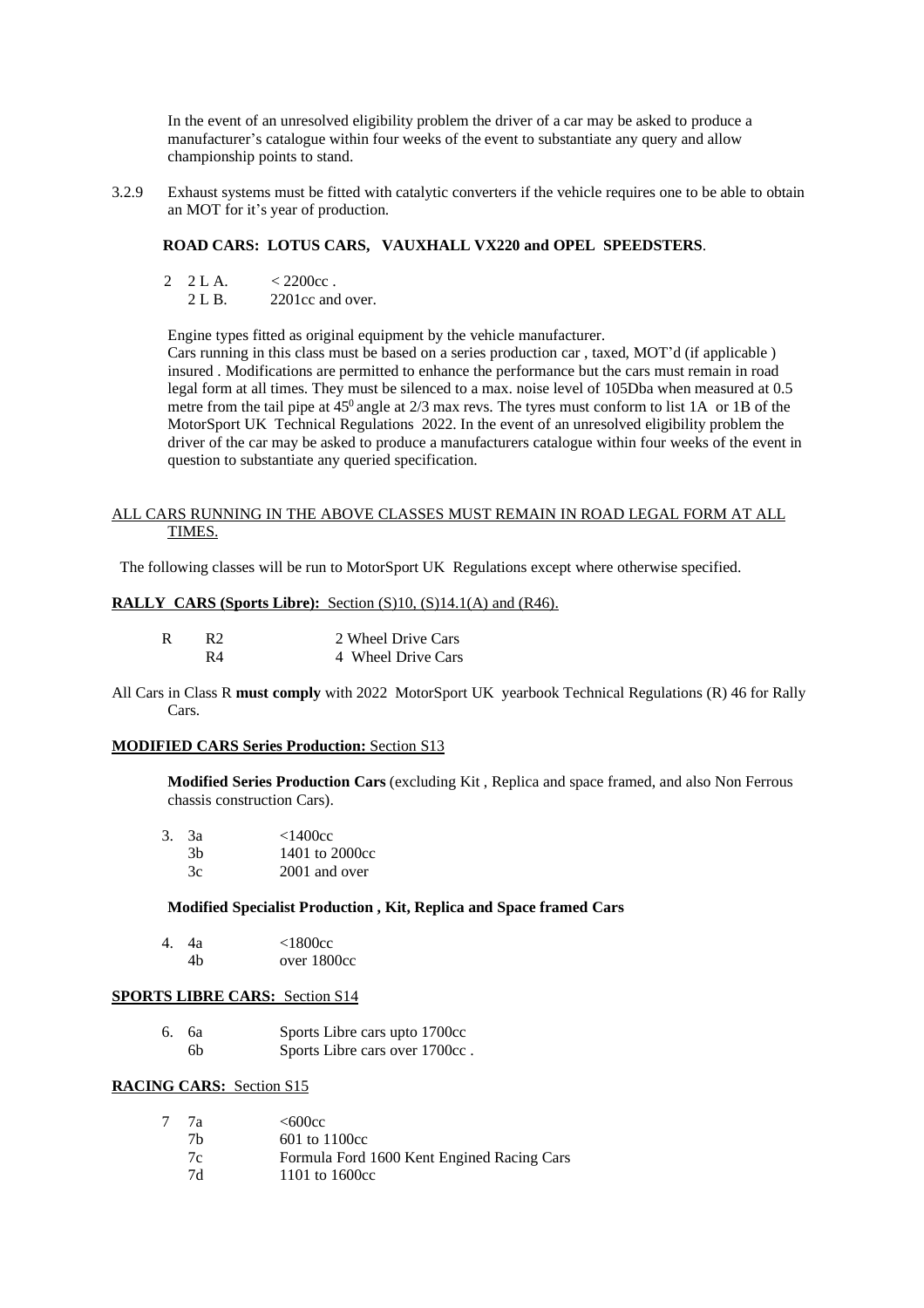| 7e | 1601 to 2000cc |
|----|----------------|
| 7f | 2001 and over  |

Note: 7c F.F. Cars, As per MotorSport UK regulations and tyres must be Avon ACB10, or ACB9.

#### **PERIOD DEFINED VEHICLES:**

| 8 | -8a | Road Cars          |
|---|-----|--------------------|
|   | 8h  | <b>Racing Cars</b> |

All Cars in Class 8 must comply with MotorSport UK yearbook definition of Period Defined Vehicles, Classes A to H and must comply with (S) 10.10. Note; Road Cars registered from 1976 up to 31.12. 83 will be permitted in 8a and must comply with (S) 10.10.1

All Cars in Class 8b must comply with (S) 10.10. 3, 10.10.4, 10.10.5, 10.10.6 or 10.10.7. Cars entered in Class 8a will not be allowed to run tyres on List 1B of the MotorSport UK Technical Regulations 2022. Cars in 8a may not replace glass with other materials.

All cars in class 8b must comply with(S)10.10.3.10.10.4,10.10.5,10.10.6, or 10.10.7 In class 8b the use of slick tyres is prohibited. The type size and tread must remain the same throughout the meeting. Post 1945 cars must run on treaded tyres either road tyres complying with the Motor Vehicles ( construction and use) regulations or racing tyres with grooves in the tread pattern, lateral and circumferential. Any 40mm diameter area of the tyre must have grooves in at least two different directions which must be a minimum width of 3 mm.

1. All cars must comply with the MotorSport UK Regulations regarding silencing for sprints, and hillclimbs, unless specifically limited above. Equivalence factors are as per Section S10.

#### 3.4 **Safety Requirements**

All classes will comply with Sections S and K of the 2022 MotorSport UK Competitors year book and individual Class Regulations as detailed above.

. The organisers reserve the right to transfer a car out of a class for which it is entered, if they deem it appropriate. The organisers' decision on classification shall be final and the right is reserved to sub divide or amalgamate classes at their discretion, however, every effort will be made to ensure parity within amalgamated classes.

| 10. Awards                                                                     |          |
|--------------------------------------------------------------------------------|----------|
| Fastest time of the day.                                                       | An award |
| The following class awards will be presented subject to a minimum entry of 45. |          |
| 1st in class (subject to 3 entries in each class)                              | An award |
| 2nd in class (subject to 6 entries in each class)                              | An award |
| 3rd in class (subject to 10 entries in each class)                             | An award |
| Best S& H against bogie time (subject to 3 entries)                            | An award |
| No competitor may win more than one award other than the club award.           |          |

11. The entry list opens upon publication of these ASR's and closes finally on 22ndApril The entry fee is £100.00 including Motorsport UK levy and insurance. All entries must be made on the official entry form and be accompanied by the appropriate fee. Cheques and P.O.'s must be crossed and made payable to the "Sheffield and Hallamshire Motor Club Account" Or Bacs transfer to Yorkshire Bank, sort code 05-08-18, account number 33223113 and let Nic know when paid so I can check thanks

**Cheques will not be banked until 22ndApril 2021**

The entry secretary to whom all entries must be sent is:

 **Mrs N A Mansell 4 Mount Pleasant Road Grindleford Hope Valley S32 2JE tel. 01433 631544 /01142302381**

All entries will be acknowledged by email . If any of your family or friends wish to marshal, please contact the secretary.

13. The maximum entry for the meeting is 70.The minimum is 70. The maximum for each class is 30. The minimum is 3. Should any of the minimum figures not be reached the organisers have the right to cancel the meeting or amalgamate classes as required. Entries will be selected in order of receipt. Entry fees may be refunded up to the closing date less a £5.00 administration fee. After this date, refunds are at the organisers' discretion.

14.Other officials of the meeting are: - CLERK OF THE COURSE Mr T Healy TIMEKEEPER Mr V Allcock CHIEF SCRUTINEER Mr K Meakin CHIEF MEDICAL OFFICER Mr I Roberts

CLUB STEWARDS Mr R Asquith and Mr M Yates SECRETARY Mrs N Mansell (Tel: 07795 026963)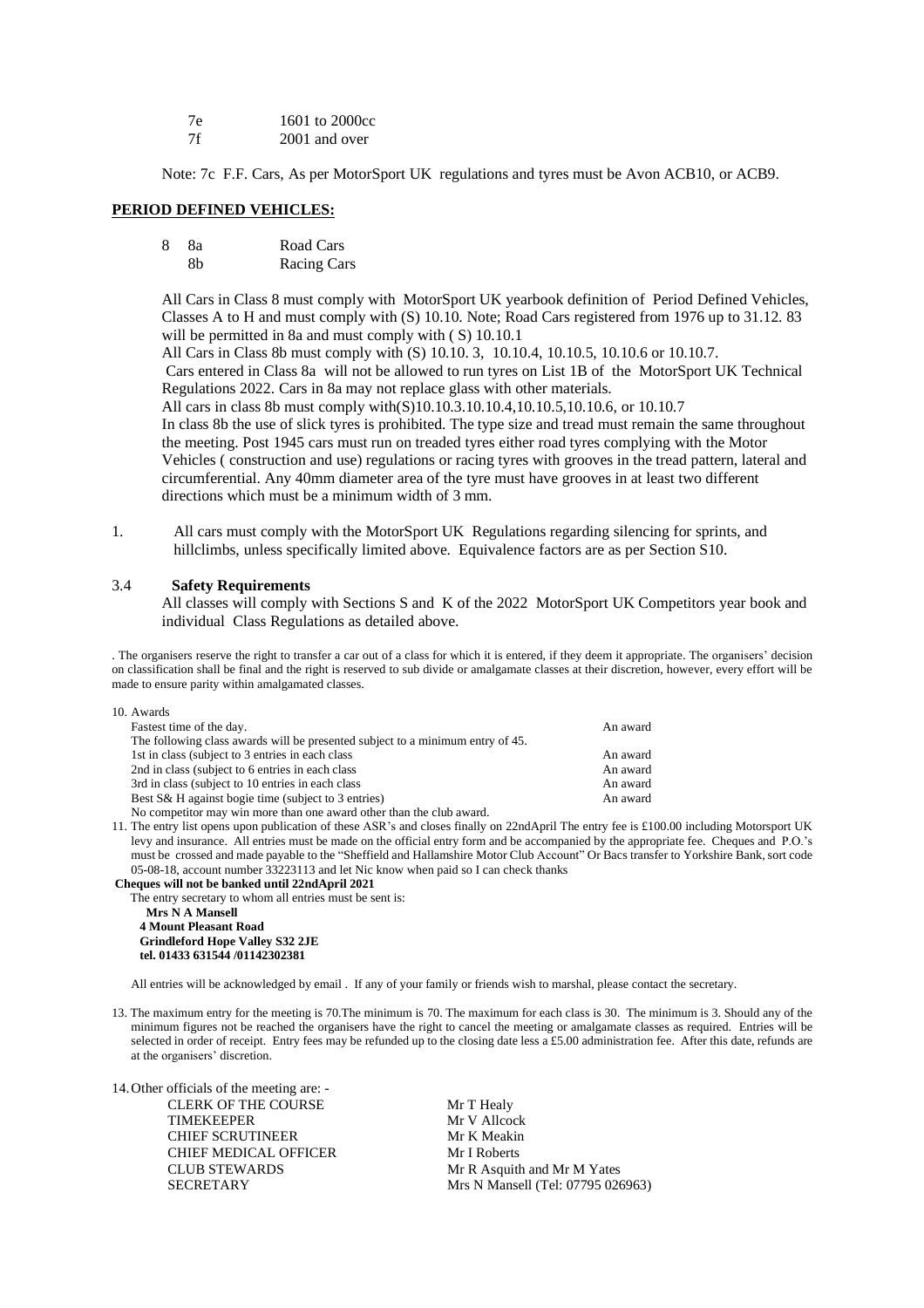15.Provisional results will be published as soon as possible after the event.

16.Any protest must be lodged in accordance with H35.1.6.

- 17.Starting order will be determined by class order and cars will start singly in their own time after a green light. Timing will be by electronic beam and the finish line will be indicated by a chequered board. Please note that you will pass the finish line and turn right first time round. A timing strut in accordance with the technical regulation S.10.9 is required.
- 18. Competitors will have the opportunity for two practice runs having walked the course under official control. Cars will practice in class order to make full use of the new link road
- 19.Competitors will be identified by numbers in accordance with S.9.2.5. Which the organisers will not provide. Identification numbers must be clearly shown on both sides of the competing car. Where a car is driven by two drivers it is the competitor's responsibility to ensure that the numbers not in use are clearly masked. If this is not done, the Motorsport UK Timekeeper may not give a time and no claims for a re-run will be considered.

20.Marking and Penalties –S16.4 Except as follows:

A) All four wheels over the white course edge markers on the same side of the course: - no time recorded and the competitors must stop until directed to proceed by an official.

B) Any competitor not attempting a second circuit of the course as indicated will be deemed to have gone all four wheels off the edge of the course and will be penalised as for A).

21.All other General Regulations of the Motorsport UK apply as written except for the following:-

**S9.2.3.** A driver may drive a maximum of two cars.

**S9.5.1** With further runs if time permits. only First 2 count for Championship

- 22.Timekeepers, starters, and marshals are judges of fact.
- 23.Prior to the start of the event there will be a mandatory drivers meeting.
- 24 NO DOGS ARE ALLOWED ON SITE
- 25.Catering will be available throughout the day.

#### **ACKNOWLEDGEMENTS- THE ORGANISERS ARE GRATEFUL TO: -**

# **CAM RESCUE ALL MARSHALS KEITH MEAKIN RALLY TIME IAN ROBERTS COMMENTATOR – MR M SCREATON RESULTS - MR P SCREATON**

# **SHEFFIELD AND HALLAMSHIRE MOTOR CLUB LTD SHEFFIELD & HALLAMSHIRE MOTOR CLUB BARRY HEATH MEMORIAL SPRINT FIGURE OF EIGHT SPRINT AT CURBOROUGH, NEAR LITCHFIELD SUNDAY 24th April 2022 ENTRY FORM**

**ENTRANT LICENCE NUMBER ADDRESS**

| <b>POSTCODE</b>                 | TEL          |                       |
|---------------------------------|--------------|-----------------------|
| <b>DRIVER</b><br><b>ADDRESS</b> |              | <b>LICENCE NUMBER</b> |
| <b>POSTCODE</b><br><b>Email</b> | <b>TEL</b>   |                       |
| <b>CAR MAKE</b>                 | <b>MODEL</b> |                       |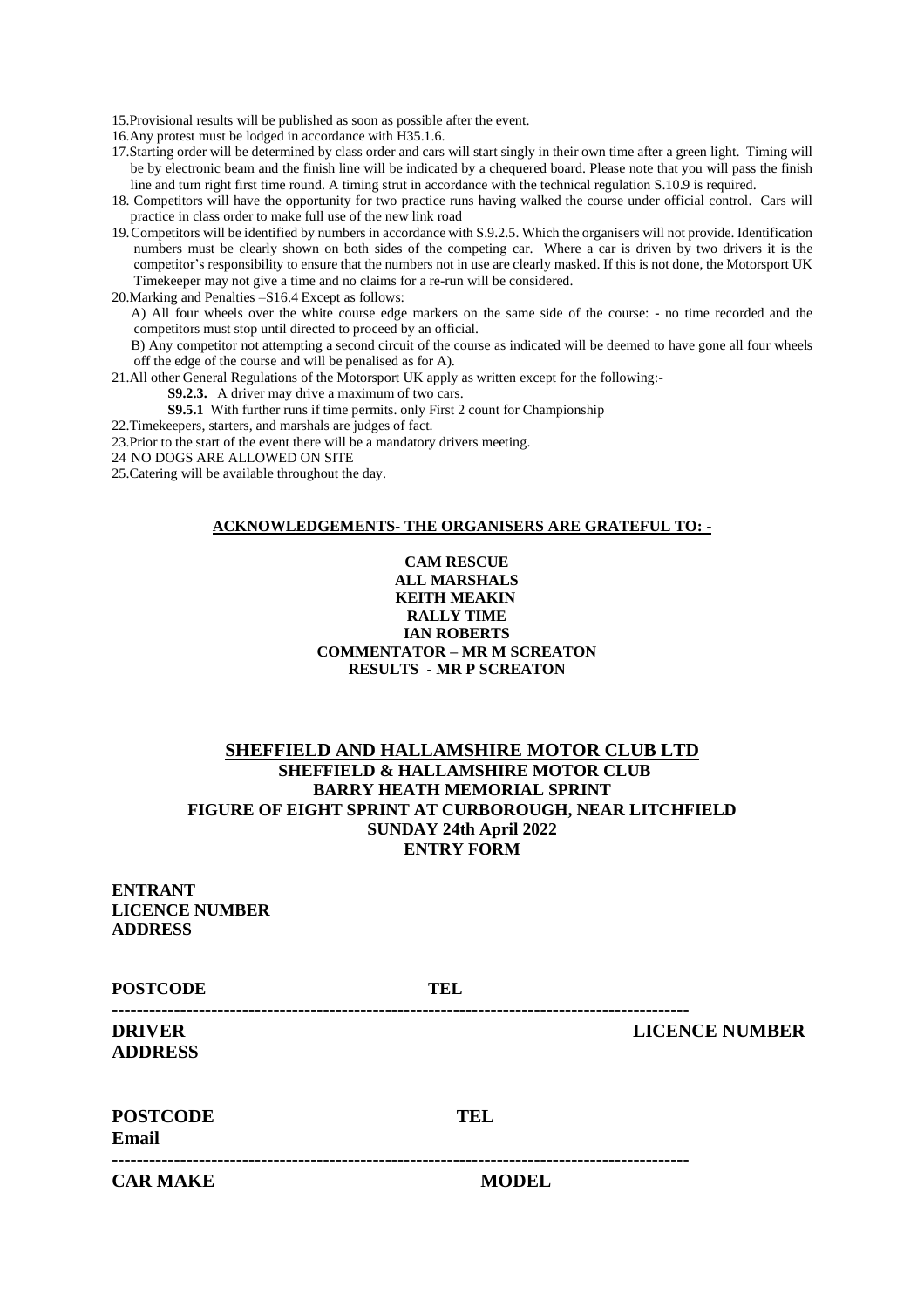# **CLASS ENTERED TURBO/SUPERCHARGED**

# **YEAR CAPACITY CLUB CHAMPIONSHIP**

**---------------------------------------------------------------------------------------------**

I am sharing this car with;-

I am the First / Second Driver

Do you own a RT Licence? ……………………………Yes/No

ENTRY FEE £100.00. Cheques should be made payable to "**Sheffield & Hallamshire Motor Club** " and crossed. The Entry secretary for the meeting to whom this completed entry form and fee should be sent is: -

> **Mrs N Mansell 4 Mount Pleasant Road Grindleford Hope Valley S32 2 JE**

# **Please sign this indemnification form Thank you**

# **INDEMNIFICATION**

I have read the supplementary regulations issued for the event and agree to be bound by them and the general regulations of the Motor Sports UK Limited. In consideration of the acceptance of the entry or of my being permitted to take part in this event, I agree to save harmless and keep indemnified the Motor Sports UK Limited, such person, or persons or body as may be authorised by the Motor Sports UK Limited, to promote or organise this event and their respective officials, servants, representatives and agents from and against all actions, claims, costs, expenses and demands in respect of death or injury to myself howsoever caused arising out of or in connection with this entry or my taking part in this event and not withstanding that the same may have been contributed to or occasioned by the negligence of the said bodies, their officials, servants, representatives or agents.

Furthermore in respect of any part of this event taking part on ground where third party insurance is not required by law this agreement shall in addition to the parties named above extend to all and any other competitor(s) and their servants and agents and to all actions, claims, costs, expenses and demands in respect of loss or damage to the person or property of myself, my driver(s), passenger(s), mechanic (s) or associated personnel.

**My** age is (if applicable, state 'over 17 years')

# **Entrant's Signature** \_\_\_\_\_\_\_\_\_\_\_\_\_\_\_\_\_\_\_\_\_\_\_\_\_\_\_\_\_\_\_

## **Driver's Signature** \_\_\_\_\_\_\_\_\_\_\_\_\_\_\_\_\_\_\_\_\_\_\_\_\_\_\_\_\_\_\_\_

Any indemnity and/or declaration as prescribed above which is signed by a person under the age of 18 years, shall be countersigned by that person's parent or guardian, whose full name and address shall be given. This entry is made with my consent. Parent or Guardian of Entrant/Driver NAME\_\_\_\_\_\_\_\_\_\_\_\_\_\_\_\_\_\_\_\_\_\_\_\_\_\_\_\_\_\_\_\_\_\_\_\_\_\_\_\_\_\_\_\_\_\_\_\_\_\_\_\_\_\_